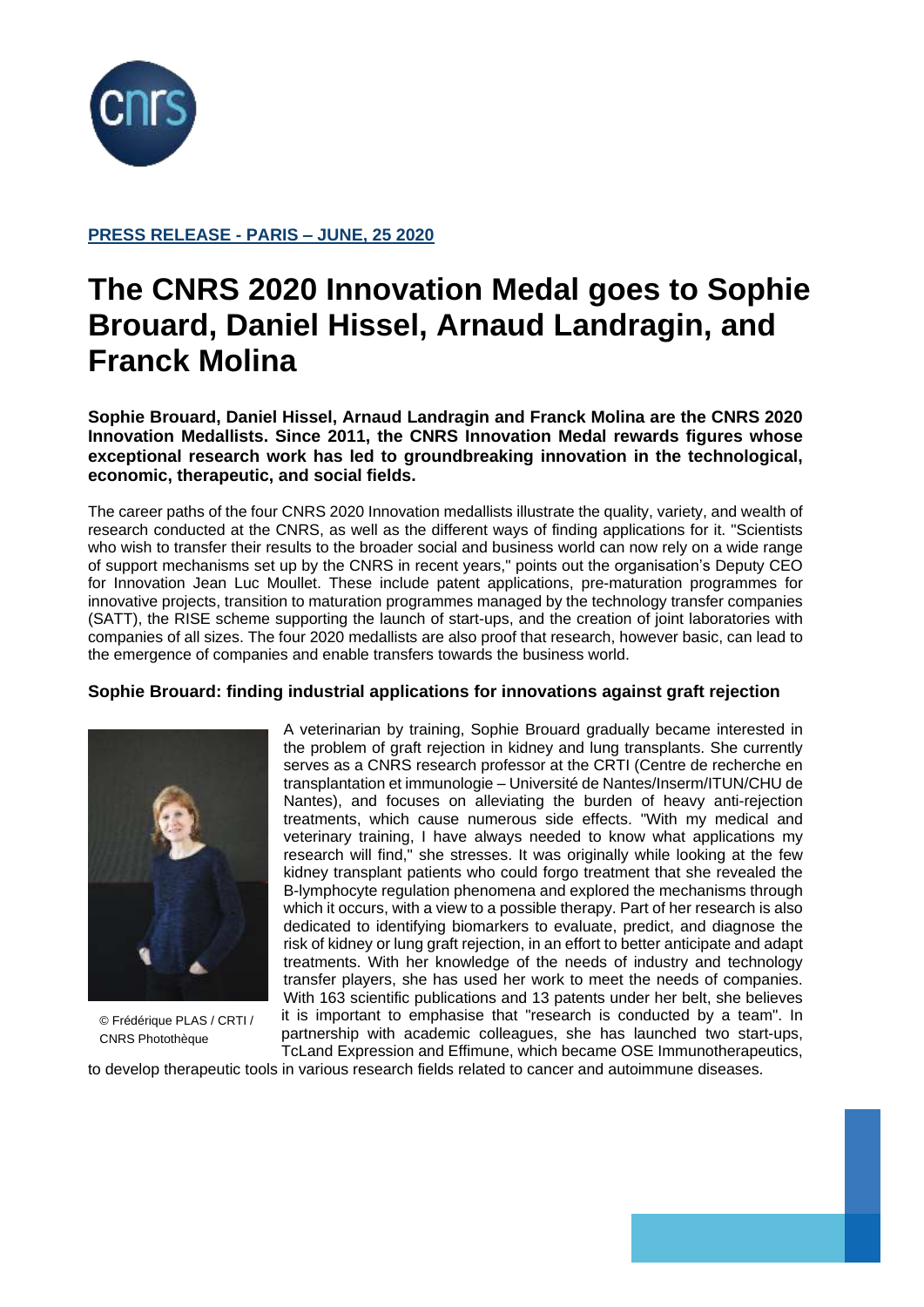#### **Daniel Hissel: co-founder of a start-up for more efficient hydrogen fuel cells**



© Cyril FRESILLON / FEMTO-ST / CNRS Photothèque

Hydrogen fuel cells are increasingly used in the energy and transportation sectors, with numerous applications emerging such as electric generators, industrial vehicles, and electric backup systems. Daniel Hissel, who is a professor at the Université de Franche-Comté and a researcher at the FEMTO-ST Institute<sup>1</sup> (CNRS/Université de Franche-Comté/Université de Technologie Belfort-Montbéliard/ ENSMM), conducts real-time diagnostics of hydrogen fuel cells in order to improve their performance and extend their lifespan via a dual hardware-software approach. He also designs algorithms to optimise hybrid electric systems in order to increase their energy efficiency. In less than fifteen years, his research has brought this emerging research field to an advanced level of technological maturity. "The diffusion of knowledge from CNRS laboratories to society is highly important for me, as it makes it possible to have a direct impact on the economic, societal, and environmental fields," the scientist explains. His project for a fuel cell system designed to power a new type of environment-friendly, silent electric genset received support from the pre-maturation programme managed by the Bourgogne Franche-Comté region, and later from the SATT Sayens maturation programme. The H2SYS start-up, which was founded in 2017, values his work successfully. The company has a ten-strong workforce, and continues to expand.

#### **Arnaud Landragin: high-precision sensors for geoscience applications**



© Frédérique PLAS / SYRTE / CNRS Photothèque

Arnaud Landragin, who is a CNRS research professor and director of the SYRTE (Systèmes de référence temps-espace) laboratory (CNRS/Sorbonne Université/Observatoire de Paris-PSL)<sup>2</sup>, uses the quantum principle of waveparticle duality to split an atom into two waves with a laser. Gravity modifies the propagation of these two waves, and can be measured after their recombination. The scientist uses this to design cold-atom absolute gravimeters, which are sold by Muquans, the company he co-founded. He also simplified these systems with a pyramid reflector, a series of mirrors that allow just two lasers to perform the tasks of six. These devices have applications in the measurement of acceleration and gravitational fields, and, through their impact on local gravity, the probing of fluids and materials present underground. "I have always tried to transfer even my most basic results," stresses the researcher, thanks to whom the French scientific community is very well positioned in the field of "quantum sensing", with the challenge of developing, within the next decade, a new generation of sensors that fully exploit the properties of entanglement offered by quantum physics.